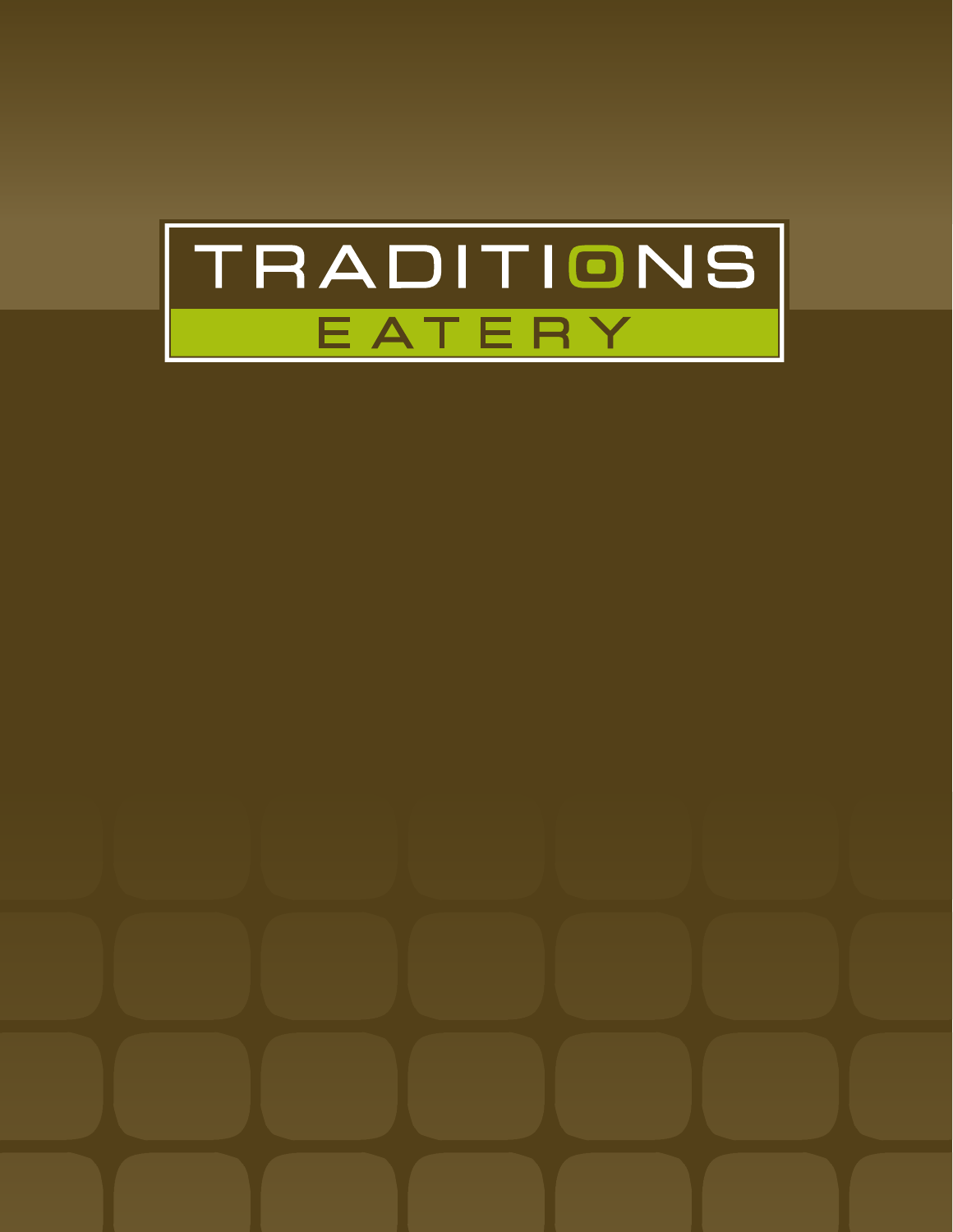# **.** Classic Starters ..

| Jumbo Hot Dog w/ Choice of Toppings \$3.50                                      |  |
|---------------------------------------------------------------------------------|--|
|                                                                                 |  |
| Potato Pancake & Apple Sauce (2 pcs) \$5.95                                     |  |
| Stuffed Derma w/ Gravy (2 pcs)  \$6.45                                          |  |
| Garnished with lettuce, tomato and onion                                        |  |
| Homemade Chili Con Carne \$6.95                                                 |  |
| Homemade Stuffed Cabbage w/ White Rice  \$6.95                                  |  |
| Batter dipped and fried to perfection accompanied by two succulent sauces       |  |
| Grilled hot dog topped with coleslaw, mustard, fried onion and grilled pastrami |  |
| Sweet n' Sour Meatballs w/ White Rice \$7.95                                    |  |
| Spicy Buffalo Wings w/ Dipping Sauce \$8.45                                     |  |
| Crispy Fire Poppers \$8.95                                                      |  |
| Chicken Drumettes  \$8.95<br>Lightly fried bone in chicken wing                 |  |
| Beef Tongue Polonaise  \$12.95                                                  |  |

# $\bullet$  Homemade Soups  $\bullet$

### Old Fashioned Chicken Soup

Served with your choice of an extra large matzoh ball or noodles

### Tradition's Famous Chicken Gumbo Soup

### Soup of the Day

| butternut squash or vegetable            | ASK YOUR WAITER |
|------------------------------------------|-----------------|
| split pea, mushroom barley, potato leek, |                 |

**o** Burgers **o** 

| All burgers served with your choice of french fries, spicy fries or sweet potato fries<br>To add chili please add \$1.50 |
|--------------------------------------------------------------------------------------------------------------------------|
| With lettuce, tomato and fried onions                                                                                    |
| Ground turkey breast grilled to order served<br>with lettuce, tomato and raw onions                                      |
| 3 Mini succulent beef burgers served on petit rolls topped with fried onions                                             |
| Our Popular Pastrami Burger \$14.95<br>Topped with slices of grilled pastrami, lettuce, tomato and fried onions          |

Big Mouth Burger . . . . . . . . . . . . . . . . . . . . . . . . . . . . . **\$16.95** Piled high twin beef burgers topped with pastrami, lettuce, tomato, fried onions and topped with our special bbq sauce on a toasted bun

## **o**.Knishes.

| Homemade Potato Knish  \$3.95                                                     |  |
|-----------------------------------------------------------------------------------|--|
|                                                                                   |  |
|                                                                                   |  |
| Homemade mashed potatoes wrapped around a jumbo hot dog encased<br>in puff pastry |  |
| Spicy chili topped with fried onions stuffed inside a potato knish                |  |
| Potato knish stuffed with salami, mustard and kraut                               |  |



| Broiled Chop Steak \$15.95<br>16 lean ounces of beef broiled to your order and smothered with fried onions                        |
|-----------------------------------------------------------------------------------------------------------------------------------|
| <b>Half Roast Chicken</b><br>with or without BBQ Sauce \$15.95                                                                    |
| Southern Fried Chicken  \$16.95<br>Four pieces of skinless deep fried chicken                                                     |
| Zesty Breaded Chicken Cutlet  \$17.95<br>Lightly breaded chicken breast spiced and fried until golden brown                       |
| Boneless Breast of Chicken<br>Stuffed with Spinach \$18.95                                                                        |
| Marinated Grilled Twin Chicken Breast \$18.95<br>Juicy boneless chicken breast marinated in fresh herbs and grilled to perfection |
| Dark Meat, Grilled Chicken Breast, Marinated<br>in Balsamic Glaze \$19.95                                                         |
| Rolled boneless chicken breast stuffed with pastrami, breaded and deep fried                                                      |
| Alaska Salmon or Tilapia  \$24.95<br>Made to order and broiled to your liking                                                     |
| Romanian Tenderloin Steak<br>with or without Sino Sauce  \$24.95<br>Broiled to your taste and served with fried onions            |
| Teriyaki Strip Steak<br>Served with Oriental Vegetables \$24.95                                                                   |
| Baby back ribs cooked to perfection and glazed with our homemade bbq sauce                                                        |
| Jumbo Rib Steak with Frizzled Onions \$28.95<br>16 oz steak tender and juicy                                                      |
| First Cut Veal Chop  \$32.95<br>Grilled or breaded to perfection                                                                  |
| 22 oz boneless rib eye steak grilled to your liking and smothered with fried onions                                               |

# **.** Sides ..

| Homemade French Cut Fries  \$4.95                            |  |
|--------------------------------------------------------------|--|
|                                                              |  |
| Sweet Potato Fries \$4.95                                    |  |
|                                                              |  |
| Homemade Jumbo Onion Ring Tower \$6.95                       |  |
|                                                              |  |
| Baked Potato (regular or sweet) \$3.95                       |  |
|                                                              |  |
|                                                              |  |
| <b>Garlic Mashed Potatoes</b><br>with Frizzled Onions \$3.95 |  |
| Grilled or Steamed Vegetables \$3.95                         |  |
|                                                              |  |
| Kasha Varnishkes \$3.95                                      |  |
| Mushroom Barley served with Gravy  \$3.95                    |  |
|                                                              |  |
|                                                              |  |